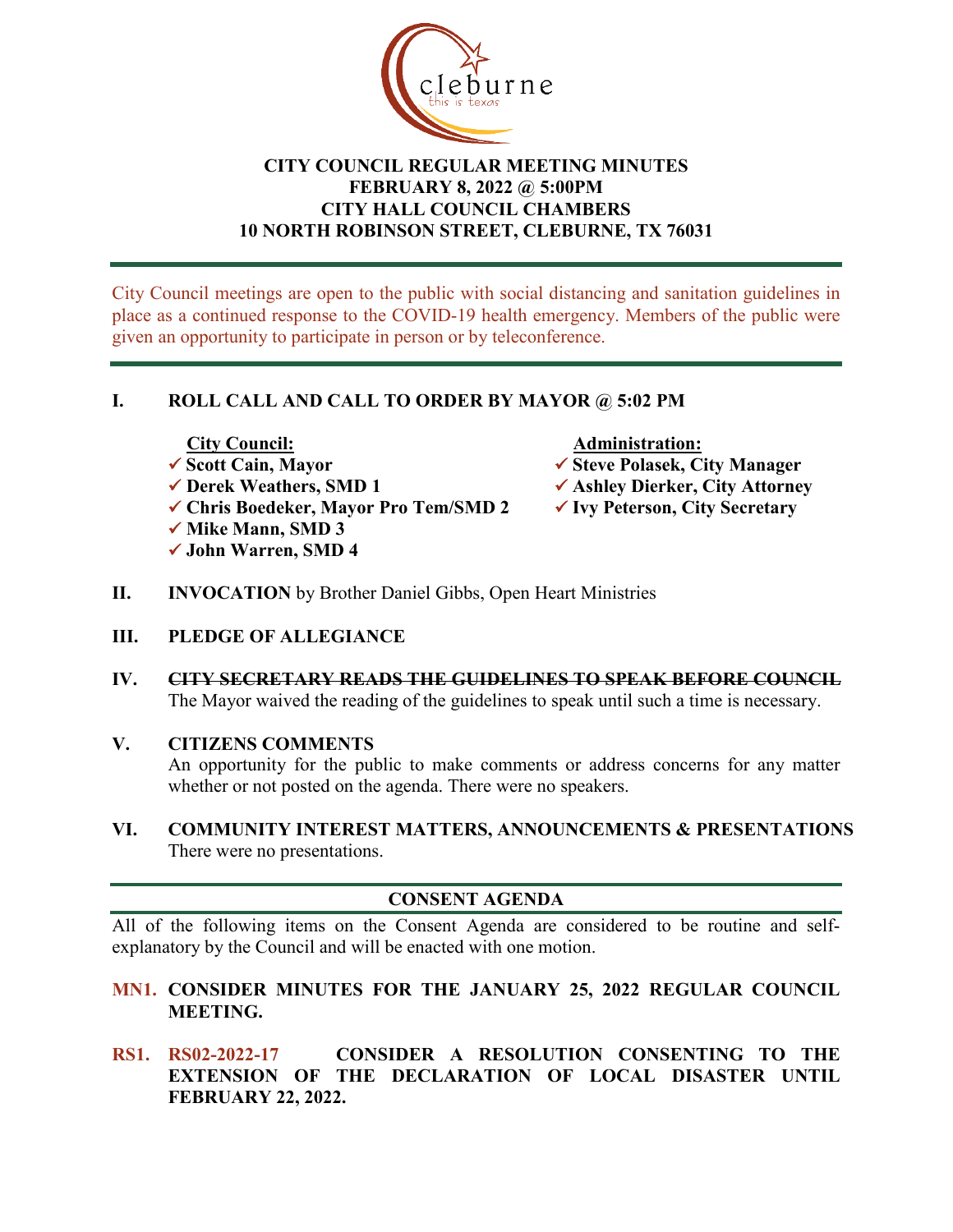Presented by: Steve Polasek, City Manager

Summary: On March 23, 2020, the Mayor executed a Declaration of Local Disaster ("Declaration") for the City of Cleburne pursuant to Section 418.108(a) of the Texas Government Code, which was for a period of seven days. In accordance with 418.108(b) of the Texas Government Code and following Governor Greg Abbott's executive orders, the City Council has approved extensions to said Declaration, and continues to take actions to promote health and safety, and suppress the spread of COVID-19 in the community. This resolution for your consideration is to extend the existing Declaration to the next regular council meeting date of February 22, 2022 at 11:59 p.m. central standard time.

## **RS2. RS02-2022-18 CONSIDER A RESOLUTION AUTHORIZING A CHAPTER 380 ECONOMIC DEVELOPMENT AGREEMENT WITH PABLO VILLASANA, JR UNDER THE TERMS OF THE DOWNTOWN BUILDING REHABILITATION MATCHING INCENTIVE PROGRAM, FOR PROPERTY LOCATED AT 8 EAST CHAMBERS STREET.**

Presented by: Grady Easdon, Economic Development Manager

Summary: Mr. Villasana has submitted an application under the terms of the City's Downtown Building Rehabilitation Matching Incentive Program requesting funds to make improvements to the property located at 8 East Chambers Street, known as L&L 1961. The scope of work includes demolition of some interior walls and 8' ceiling for an "open concept" retail shop, relocation of HVAC from center to rear of building, removal of current electrical and reroute wiring, and expose brick on interior sidewalls.

Under the terms of the Program, up to 50% of eligible project costs are reimbursable up to a maximum of \$25,000. Estimated cost of repairs is \$15,000.00, so the reimbursement would be \$7,500.00. If this request is approved, there will be \$3,950.00 remaining for other projects for FY2022.

## **OR1. OR02-2022-11 CONSIDER AN ORDINANCE ORDERING AN ELECTION TO BE HELD ON MAY 7, 2022, AND A RUN-OFF ELECTION, SHOULD SAME BE REQUIRED, ON JUNE 18, 2022, FOR THE PURPOSE OF ELECTING A MAYOR AND COUNCILMEMBERS FOR SINGLE MEMBER DISTRICTS ONE AND FOUR.**

Presented by: Ivy Peterson, City Secretary

Summary: This Ordinance constitutes the official order and calling of a General Election for the City of Cleburne, Texas, to be held on the first Saturday in May, which is May 7, 2022. This election will be held for the purpose of electing a Mayor at-large and Councilmembers for representing Single Member Districts One and Four. The Ordinance establishes, among other things, purpose of election, polling locations and times, The appointment of Judges and Alternate Judges, as well as the rates for compensation will be presented for your consideration at a future council meeting.

Pursuant to the Joint Election Services Agreement, the City and CISD elections will be held as a combined election to maintain consistency and accessibility in voting practices, polling places and procedures to best accommodate the voters in both jurisdictions. There are a total of six polling places, two for early voting and four on election day. If all races for City and CISD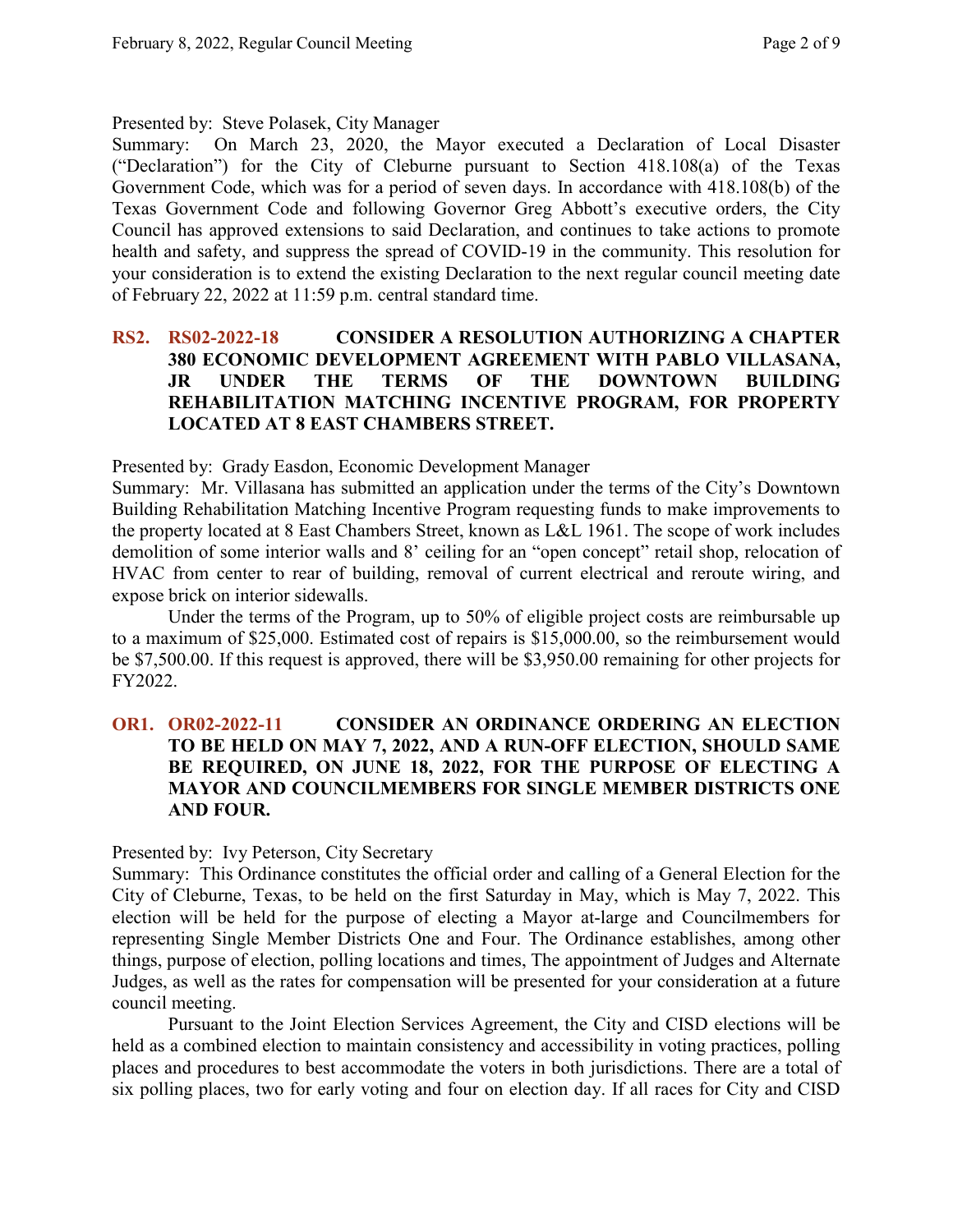are on the ballot, the total cost will be shared 50/50. Otherwise, the cost to each agency is proportionate to the number of polling places used.

The CISD will compensate the City for administering the election with a percentage of the total cost. Should the City require a runoff election, the City's portion of another election will be 100%.

### **RS3. RS02-2022-19 CONSIDER A RESOLUTION AUTHORIZING AN AGREEMENT WITH FREESE & NICHOLS, INC FOR ENVIRONMENTAL MONITORING OF THE CITY OF CLEBURNE LANDFILL FOR 2022 WITH AN OPTION TO RENEW FOR 2023, AND AUTHORIZE THE CITY MANAGER TO EXECUTE THE AGREEMENT AND SUBSEQUENT RENEWAL FOR AN AMOUNT NOT TO EXCEED \$56,610.**

Presented by: Jeremy Hutt, Director of Public Works

Summary: The City of Cleburne has utilized the services of Freese and Nichols (F&N) for environmental monitoring for the City of Cleburne landfill in the past and received good service. The proposed agreement will set the conditions of the work and compensation at \$56,610, with an option to renew if the City so chooses for the 2023 calendar year.

These services are necessary to comply with the environmental monitoring requirements specified within the City's landfill operating permit. F&N has performed Cleburne's monitoring and are familiar with the current site. F&N has always done an excellent job for the City on what is specified in the agreement, and with any other issues in which the City has needed direction or assistance. Funding for this agreement will be from the current sanitation budget (01-91-8664).

|        |                 | <b>Motion</b>         | <b>Second</b> | Ave                  | $\bf No$ | <b>Abstain</b> | <b>Absent</b> |                         | <b>Result</b>         |
|--------|-----------------|-----------------------|---------------|----------------------|----------|----------------|---------------|-------------------------|-----------------------|
|        | Weathers        |                       |               |                      |          |                |               | $\overline{\textbf{X}}$ | Approved as presented |
|        | <b>Boedeker</b> |                       |               | X                    |          |                |               |                         | Approved as amended   |
| Mann   |                 |                       |               |                      |          |                |               |                         | Denied                |
| Warren |                 |                       |               | X                    |          |                |               |                         | Withdrawn             |
| Cain   |                 |                       |               |                      |          |                |               |                         | Postponed until:      |
|        |                 | <b>Motion Carried</b> |               | <b>Motion Failed</b> |          |                |               |                         | <b>Roll Call</b>      |

#### **MOTION: to approve as presented in its entirety**

#### **ACTION AGENDA**

**OR2. OR02-2022-12** *\*PUBLIC HEARING\** **CONSIDER AN ORDINANCE REZONING ±29.07 ACRES FROM PD (PLANNED DEVELOPMENT DISTRICT) TO PD (PLANNED DEVELOPMENT DISTRICT) TO AMEND THE MULTI-FAMILY DEVELOPMENT STANDARDS, GENERALLY LOCATED NORTH OF MT. CARMEL ROAD AND ON THE WEST SIDE OF NORTH MAIN STREET, AS REQUESTED BY CLEBURNE OZF, LLC, REPRESENTED BY GOLD CREEK HOMES, CASE ZC21-033.**

Presented by: David Jones, Director of Community Development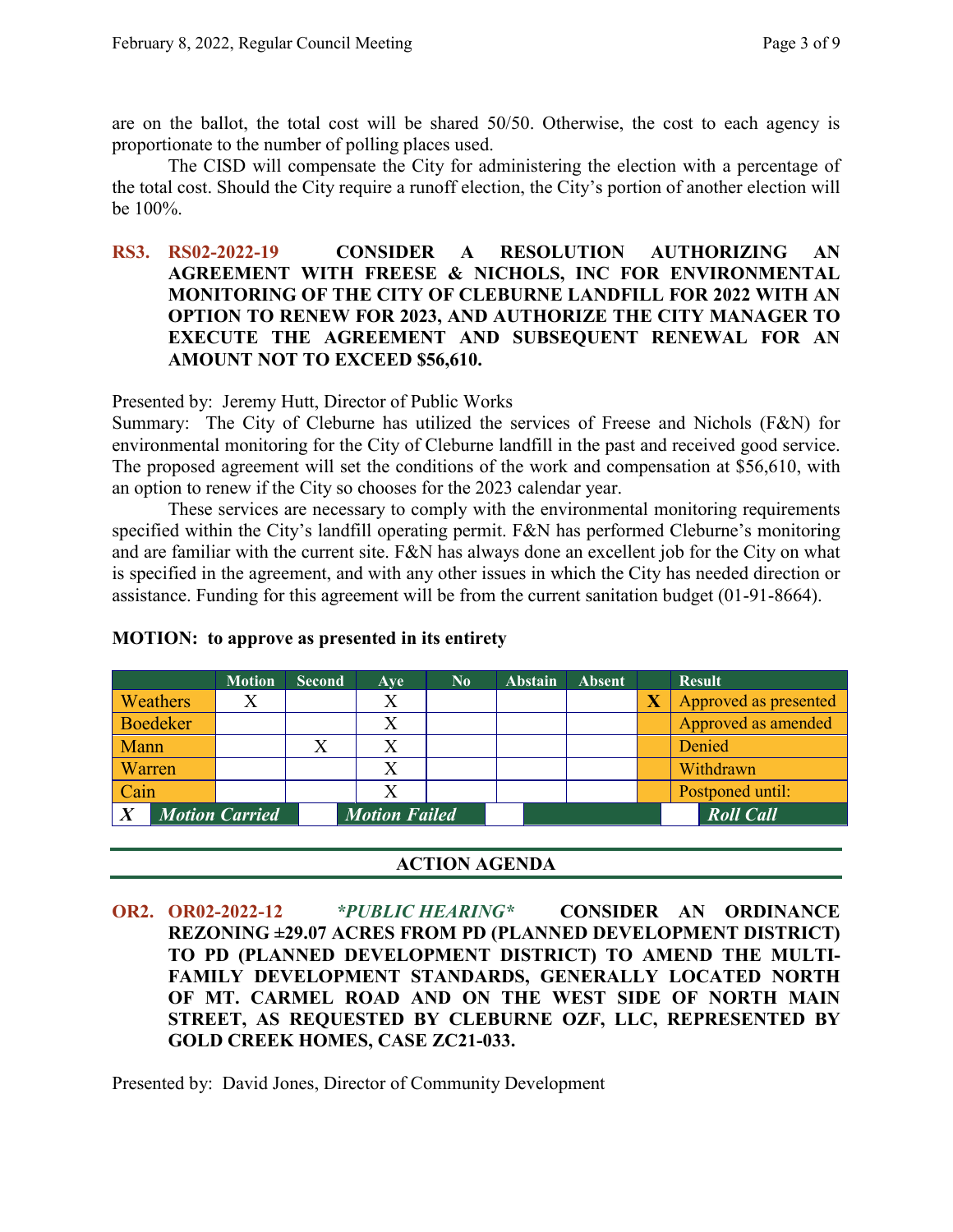Summary: The Planned Development (PD) for the Live Oak Apartments was originally approved in February 2020 for a multi-family apartment complex and commercial development along North Main Street.

The applicant is requesting an amendment to the PD to revise the proposed building elevations and amenities for the Live Oak Apartments. The applicant is requesting to revise the design of the apartment buildings, including roof pitch, window and entryway detailing, balcony design and allocation of building materials. Additionally, the applicant is requesting to update the proposed amenities to remove the volleyball court and add two (2) recreation areas and a putting green area. The applicant has provided a letter of intent, building renderings and examples of the amenities for the PD amendment request.

The Planning and Zoning Commission considered this request at their January 24, 2022 meeting and recommended approval with a vote of 4-1 with the following condition:

1. The addition of stone material for the breezeways (entryways).

Mayor Cain opened the public hearing. There were no speakers and the public hearing was closed.

| <b>MOTION:</b> to approve as presented with the recommendation of $P\&Z$ to use stone material |  |  |
|------------------------------------------------------------------------------------------------|--|--|
| for the breezeways (entryways)                                                                 |  |  |

|                       | <b>Motion</b> | <b>Second</b>        | Ave | $\bf No$ | <b>Abstain</b> | <b>Absent</b>    | <b>Result</b>         |
|-----------------------|---------------|----------------------|-----|----------|----------------|------------------|-----------------------|
| <b>Weathers</b>       |               |                      |     |          |                |                  | Approved as presented |
| Boedeker              |               |                      |     |          |                |                  | Approved as amended   |
| Mann                  |               |                      |     |          |                |                  | Denied                |
| Warren                |               |                      |     |          |                |                  | Withdrawn             |
| Cain                  |               |                      |     |          |                |                  | Postponed until:      |
| <b>Motion Carried</b> |               | <b>Motion Failed</b> |     |          |                | <b>Roll Call</b> |                       |

**OR3. OR02-2022-13** *\*PUBLIC HEARING\** **CONSIDER AN ORDINANCE REZONING ±138.25 ACRES FROM IH (INTERIM HOLDING DISTRICT) AND M2 (HEAVY INDUSTRIAL DISTRICT) TO SF-4 (SINGLE-FAMILY DWELLING DISTRICT), GENERALLY LOCATED WEST OF CHISHOLM TRAIL PARKWAY AND SOUTH OF WEATHERFORD HIGHWAY, AS REQUESTED BY DRAGON S RANCH PARTNERSHIP, REPRESENTED BY CLEBURNE 135, LLC, CASE ZC21-034.**

Presented by: David Jones, Director of Community Development

Summary: The applicant has requested to rezone approximately 138 acres from IH (Interim Holding District) and M2 (Heavy Industrial District) to SF-4 (Single-Family Dwelling District), for the property generally located approximately 1,000 feet west of Chisholm Trail Parkway and on the south side of Weatherford Highway. The applicant has indicated their intent to develop a single-family residential subdivision.

The Planning and Zoning Commission considered this request at their January 24, 2022 meeting and recommended the SF-3 (Single-Family Dwelling District) for approval with a vote of 5-0.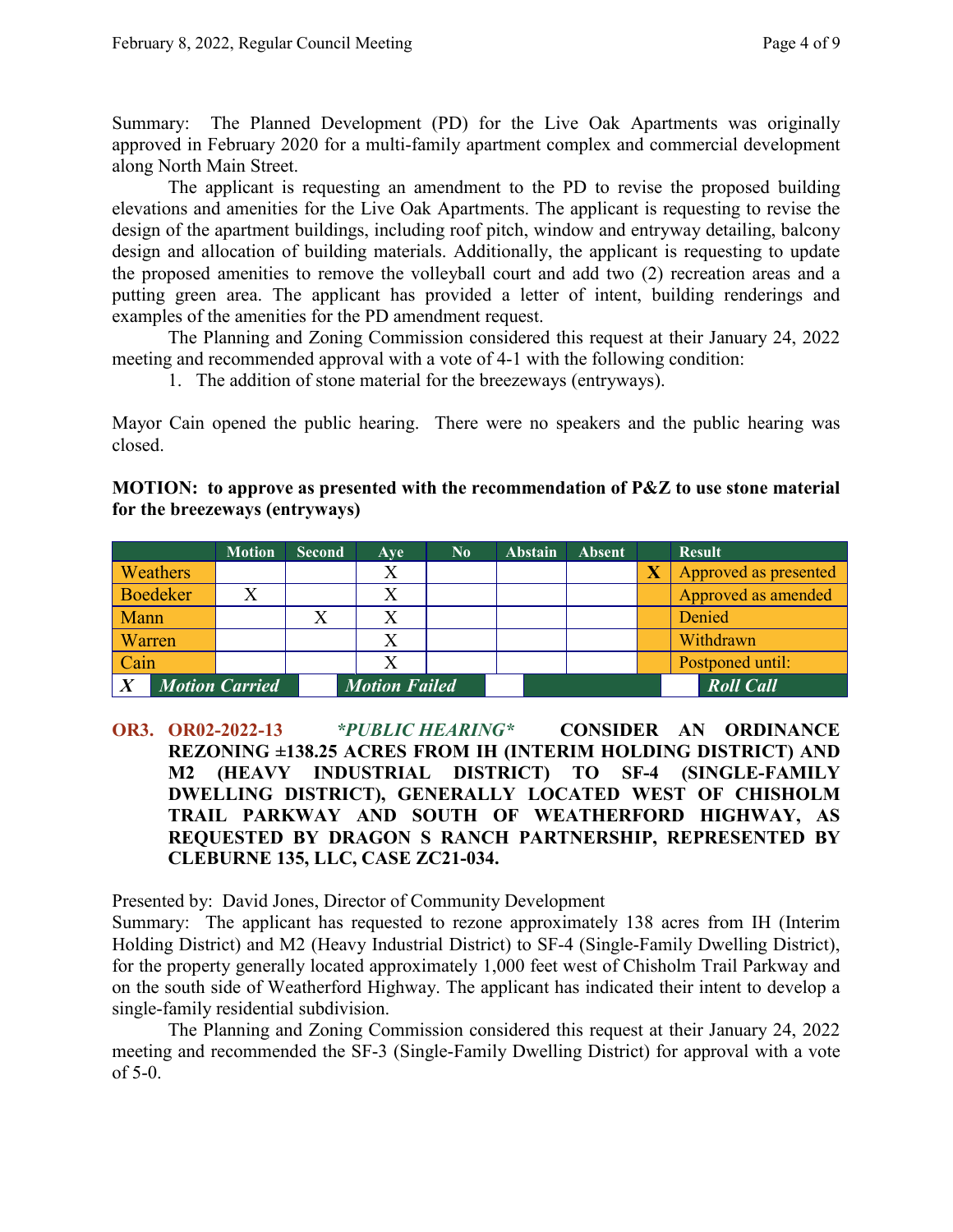Mayor Cain opened the public hearing. There were no speakers and the public hearing was closed.

Proponents Rebecca Roe, was available in person, and Tom Hazlewood was available via teleconference, should the Council have questions.

### **MOTION: to approve SF-4 zoning as requested by the applicant**

|        |                 | <b>Motion</b>         | <b>Second</b> | Ave                  | No. | <b>Abstain</b> | <b>Absent</b> |                         | <b>Result</b>         |
|--------|-----------------|-----------------------|---------------|----------------------|-----|----------------|---------------|-------------------------|-----------------------|
|        | Weathers        |                       |               | Χ                    |     |                |               | $\overline{\textbf{X}}$ | Approved as presented |
|        | <b>Boedeker</b> |                       |               |                      |     |                |               |                         | Approved as amended   |
| Mann   |                 |                       |               |                      |     |                |               |                         | Denied                |
| Warren |                 |                       |               | X                    |     |                |               |                         | Withdrawn             |
| Cain   |                 |                       |               | Χ                    |     |                |               |                         | Postponed until:      |
|        |                 | <b>Motion Carried</b> |               | <b>Motion Failed</b> |     |                |               |                         | <b>Roll Call</b>      |

**OR4. OR02-2022-14** *\*PUBLIC HEARING\** **CONSIDER AN ORDINANCE GRANTING A VARIANCE TO CERTAIN PROVISIONS OF CHAPTER 156: SIGN REGULATIONS, OF THE CODE OF ORDINANCES, SPECIFICALLY SECTION 156.38 SIGN TYPES, TO PERMIT A MONUMENT GROUND SIGN FOR SCOOTER'S COFFEE, LOCATED AT 2102 NORTH MAIN STREET, CASE VC22-002.**

Presented by: David Jones, Director of Community Development

Summary: Scooter's Coffee is proposing a new location at 2102 North Main Street and has submitted a formal request for two (2) variances to permit an increase in maximum sign height and a waiver from the enclosure requirement for a proposed ground sign. The ground sign will feature a masonry base with an upper cabinet sign with the business name and a lower cabinet sign for advertisement of the drive-thru. The applicant contends that the requested variances are necessary to enhance visibility for travelers along North Main Street.

Mayor Cain opened the public hearing. There were no speakers and the public hearing was closed.

Proponent Ty Fichtner was available in person should the Council have questions.

|               |                 | <b>Motion</b>         | <b>Second</b> | Ave                  | $\mathbf{N_0}$ | <b>Abstain</b> | <b>Absent</b> | <b>Result</b>         |
|---------------|-----------------|-----------------------|---------------|----------------------|----------------|----------------|---------------|-----------------------|
|               | <b>Weathers</b> |                       |               |                      |                |                |               | Approved as presented |
|               | Boedeker        |                       |               |                      |                |                |               | Approved as amended   |
| Mann          |                 |                       |               |                      |                |                |               | Denied                |
| <b>Warren</b> |                 |                       |               |                      |                |                |               | Withdrawn             |
| Cain          |                 |                       |               |                      |                |                |               | Postponed until:      |
|               |                 | <b>Motion Carried</b> |               | <b>Motion Failed</b> |                |                |               | <b>Roll Call</b>      |

#### **MOTION: to approve as presented**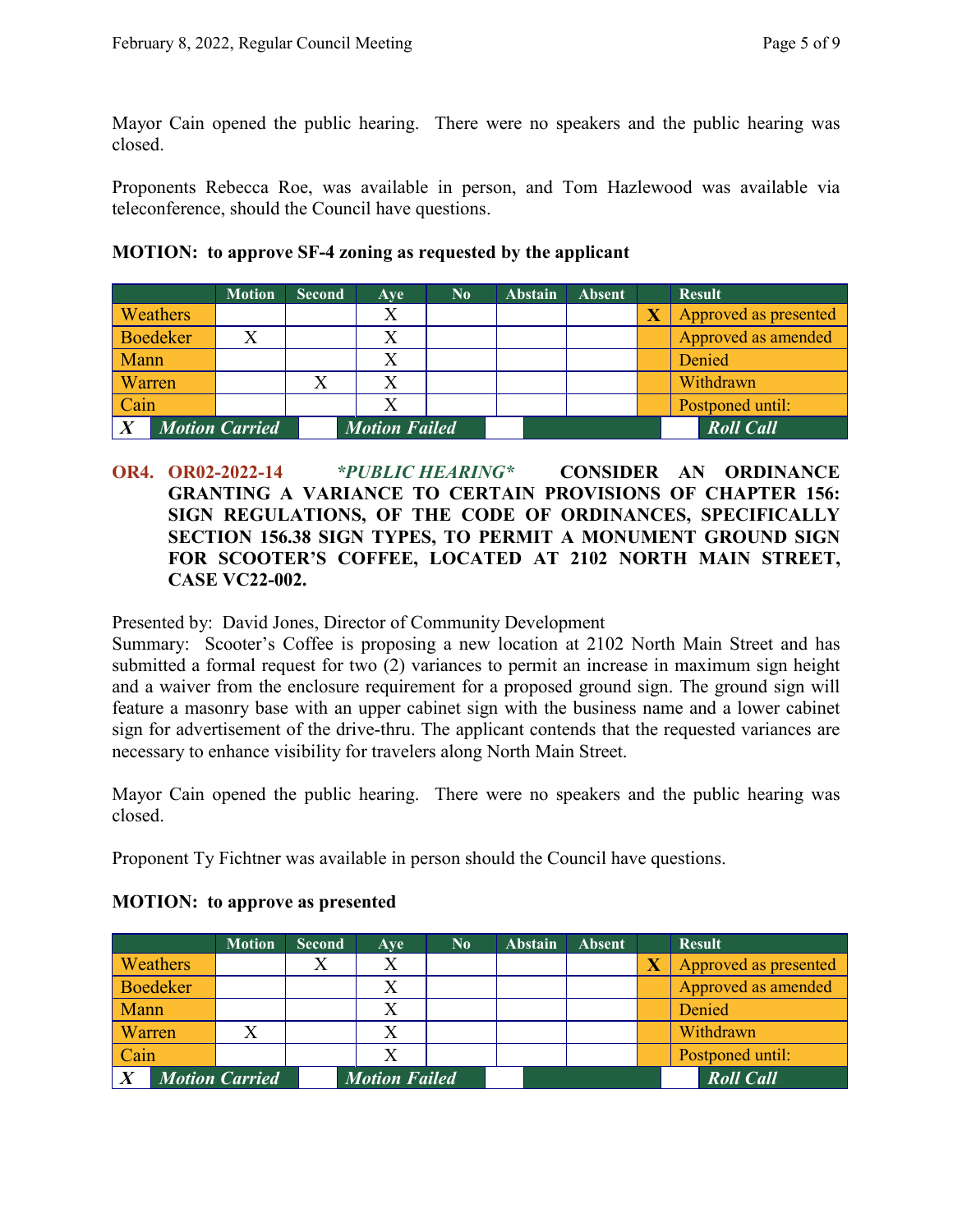## **RS4. RS02-2022-20 CONSIDER A RESOLUTION AUTHORIZING AN INCREASE IN EXPENDITURES OF \$65,000 FOR FISCAL YEAR 2022 FROM THE MAINTENANCE AND REPAIR RESERVE FUND AS PART OF THE STADIUM LEASE AGREEMENT BETWEEN CLEBURNE BASEBALL, LLC, AND THE CITY OF CLEBURNE.**

#### Presented by: Steve Polasek, City Manager

Summary: As part of the City's stadium lease agreement with Cleburne Baseball, LLC (Tenant) there exists a Maintenance and Repair Reserve Fund (Maintenance Fund). The Maintenance Fund was established to allow for repair, replacement and maintenance of such items as HVAC units, elevator, flooring/carpeting, or other improvements that will enhance the use or safety of the stadium. The Maintenance Fund is financed through annual contributions of \$25,000 each from the Tenant and the City. In addition, the annual rent payments are also deposited in to the Maintenance Fund. Once final payments are received, the anticipated fund balance as of March 31, 2022 is \$155,049.

The Stadium Lease Agreement (Agreement) automatically allows for the Tenant to deduct up to \$25,000 annually from the fund for such items as listed above. The Tenant is asking to exceed this amount by \$65,000 for the repair, replacement and addition of padding along a portion of the field walls and railings. The existing padding is now five years old and has weathered over time resulting in cracks, rips and fading. Going forward, the intent is to develop an annual field padding replacement schedule in order to consistently maintain a high level of quality and avoid a complete replacement scenario. Any funds not spent within a fiscal year remain in the Maintenance Fund and are available for future projects.

This year is the first time that the Tenant is seeking to go beyond the \$25,000 maintenance amount; however, as the stadium ages, additional requests can be expected to address larger ticket items such as artificial turf and field lighting.

Proponent John Junker was available in person and answered questions of the Council.

|                       | <b>Motion</b> | <b>Second</b>        | Ave | $\bf No$ | <b>Abstain</b> | <b>Absent</b>    | <b>Result</b>         |
|-----------------------|---------------|----------------------|-----|----------|----------------|------------------|-----------------------|
| <b>Weathers</b>       |               |                      | Χ   |          |                |                  | Approved as presented |
| Boedeker              |               |                      |     |          |                |                  | Approved as amended   |
| Mann                  |               |                      |     |          |                |                  | Denied                |
| Warren                |               |                      |     |          |                |                  | Withdrawn             |
| Cain                  |               |                      |     |          |                |                  | Postponed until:      |
| <b>Motion Carried</b> |               | <b>Motion Failed</b> |     |          |                | <b>Roll Call</b> |                       |

#### **MOTION: to approve as presented**

## **RS5. RS02-2022-21 CONSIDER A RESOLUTION AUTHORIZING A 5-YEAR LEASE PURCHASE AGREEMENT WITH KYOCERA DOCUMENT SOLUTIONS AMERICA, INC FOR MULTIFUNCTION PRINTERS, SOFTWARE, AND SUPPORT IN AN AMOUNT NOT TO EXCEED \$291,610.**

Presented by: David Raybuck, Director of Information Technology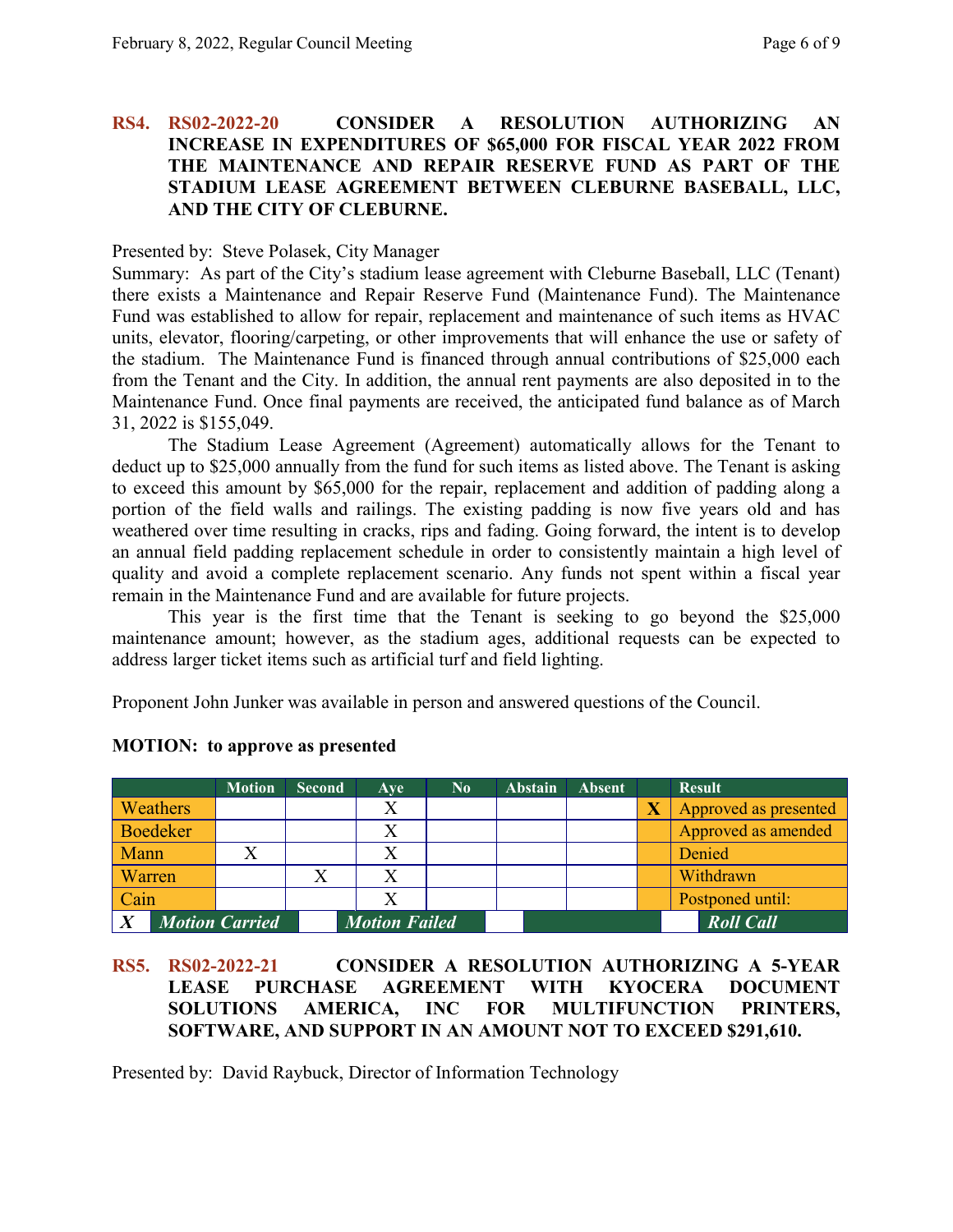Summary: The City uses shared multifunction printers (MFPs) for most document printing, copying, and scanning needs. The City currently has two 5-year leases with Kyocera Document Solutions (formerly Nevill Document Solutions) that expire soon: a lease for 20 devices that expires in May 2022, and a lease for three devices that expires in August 2022. This resolution will authorize a new five-year lease to replace the 23 devices with new equipment and add seven more devices at locations needing them. This will also include support, maintenance, toner, and MyQ print management software. MyQ will reduce color printing, improve security when printing sensitive documents, enable scanning large files to secure repositories, decrease IT support time, and track usage via employee PIN entry or badge scan. The not-to-exceed cost of \$291,610 includes the base payment of \$4,012/month, overage costs estimated at \$214 per month, and a 15% contingency (\$38,036) over the five-year term. This lease purchase will leverage the TexBuy/AEPA Contract #AEPA IFB 021-C to meet all competitive purchasing requirements. The City will own the equipment at the end of the five-year term.

|                 | <b>Motion</b>         | <b>Second</b> | Ave                  | $\bf No$ | <b>Abstain</b> | <b>Absent</b> |                       | <b>Result</b>         |
|-----------------|-----------------------|---------------|----------------------|----------|----------------|---------------|-----------------------|-----------------------|
| <b>Weathers</b> |                       |               |                      |          |                |               | $\overline{\text{X}}$ | Approved as presented |
| Boedeker        |                       |               |                      |          |                |               |                       | Approved as amended   |
| <b>Mann</b>     |                       |               |                      |          |                |               |                       | Denied                |
| <b>Warren</b>   |                       |               |                      |          |                |               |                       | Withdrawn             |
| $\vert$ Cain    |                       |               |                      |          |                |               |                       | Postponed until:      |
| $\overline{X}$  | <b>Motion Carried</b> |               | <b>Motion Failed</b> |          |                |               |                       | <b>Roll Call</b>      |

#### **MOTION: to approve as presented**

**OR5. REVIEW AND DISCUSS THE PROPOSED ZONING ORDINANCE UPDATE CONSISTING OF THE FOLLOWING:**

*\*CONTINUE PUBLIC HEARING\** **CONSIDER AN ORDINANCE AMENDING CHAPTER THREE: "PLAN COMPONENTS" OF THE CITY OF CLEBURNE'S 2014 COMPREHENSIVE PLAN, PLAN CLEBURNE; THE CLEBURNE COMPREHENSIVE PLAN, A VISION FOR THE FUTURE, A ROADMAP FOR GROWTH, BY REPEALING AND REPLACING THE "FUTURE LAND USE PLAN" SECTION IN ITS ENTIRETY.**

*\*CONTINUE PUBLIC HEARING\** **CONSIDER AN ORDINANCE AMENDING TITLE XV: LAND USAGE, OF THE CODE OF ORDINANCES OF THE CITY OF CLEBURNE, BY REPEALING AND REPLACING CHAPTER 155: ZONING, IN ITS ENTIRETY, AND BY REVISING THE ZONING DISTRICT MAP OF THE CITY OF CLEBURNE.**

Presented by: David Jones, Director of Community Development

Summary: This is a continuation of the public hearing from November 9, 2021. The purpose of this item is to brief Council on public outreach efforts related to the Zoning Ordinance update, outline the next steps in the project, and to continue the public hearing to March 8, 2022. No action is being requested at this meeting.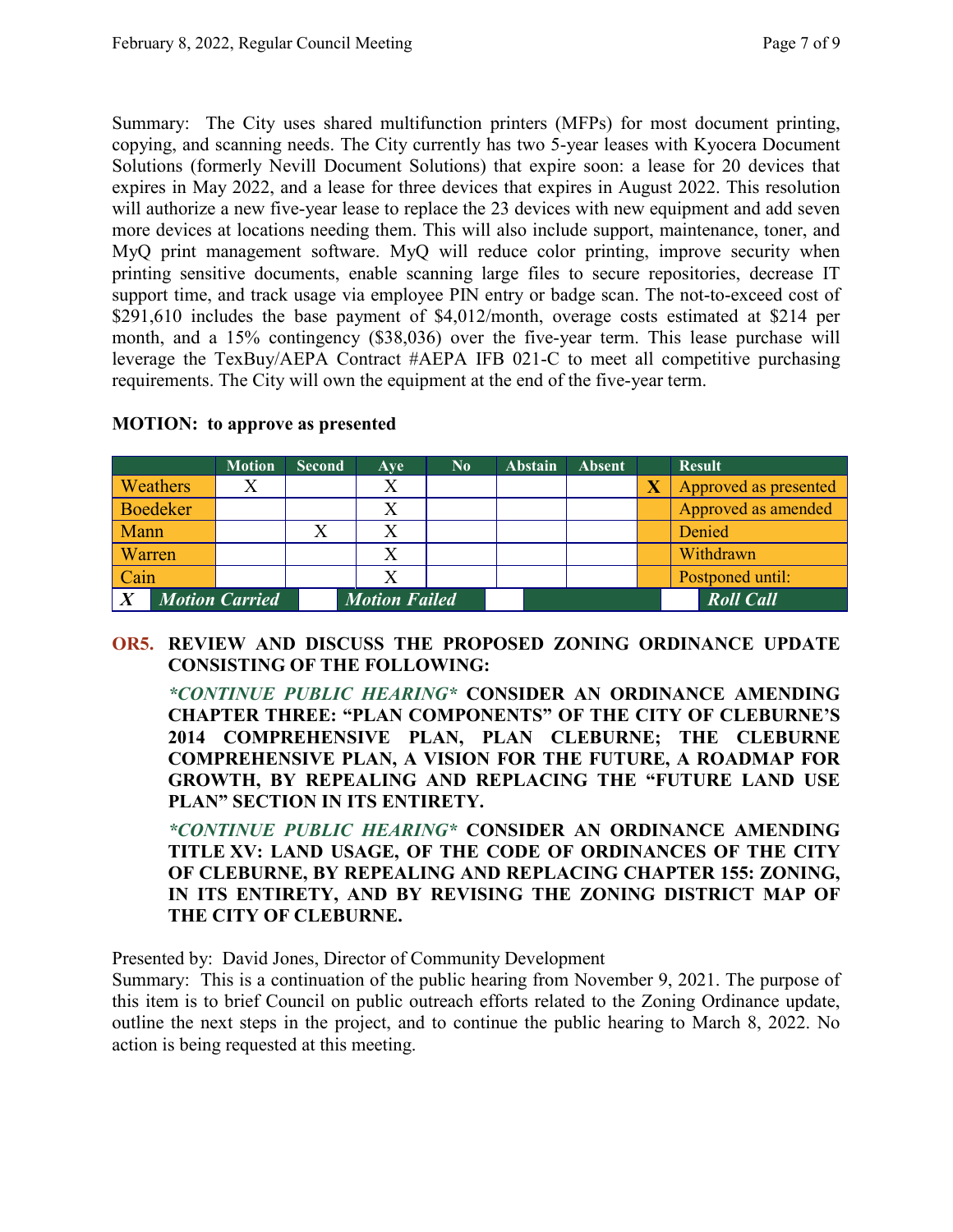Mr. Jones introduced Freese and Nichols consultant Daniel Harrison, Project Manager who provided Council with a project and process overview. Mr. Harrison also provided a general timeline of certain events during the process:

- September 24, 2020 | Open House #1 | Review Diagnostic Evaluation
- October 13, 2021 | Open House #2 | Review Draft Zoning Ordinance
- October 25, 2021 | P&Z Public Hearing | Draft Zoning Ord
- November 9, 2021 | City Council Public Hearing | Draft Zoning Ord
- January 18, 2022 | Open House #3 | Residential Open House
- January 20, 2022 | Open House #4 | Residential Open House
- January 8, 2022 | Council Public Hearing and Update of Residential Open Houses
- February 15, 2022 | Open House #5 | Non-Residential and Overlay Open House
- February 17, 2022 | Open House #6 | Non-Residential and Overlay Open House
- February 24, 2022 | Zoning Advisory Committee Meeting
- March 8, 2022 | Council Public Hearing and Update of Non-Residential and Overlay Open Houses
- Spring 2022 | Planning & Zoning Meeting to Consider Adoption
- Spring 2022 | Council Meeting to Consider Adoption

Mayor Pro Tem Boedeker complimented Mr. Jones for his efforts with community members, hearing their feedback and concerns, and addressing those concerns in the proposed zoning ordinance.

Mayor Cain continued/opened the public hearing. Members of the public who registered to speak with the City Secretary were invited to come forward.

Phillip Brown spoke in opposition of the design standards to being included in the ordinance as part of the City's Code and requested that portion be deleted.

There were no further speakers and Mayor Cain stated that the public hearing will be continued at the next Council Meeting on March 8, 2022.

This item was presented as an update to Council, and allowed an opportunity for the public to offer comments/feedback. No formal action was taken.

Mayor Cain recessed the Regular Council Meeting at 6:14 PM to discuss items legally posted in Executive Session.

# **EXECUTIVE SESSION**

Pursuant to the Open Meetings Act, Chapter 551, and the Texas Disaster Act, Chapter 418 of the Texas Government Code, Executive Session may be held at any time during the meeting that a need arises for the City Council to seek advice from the City Attorney as to any posted subject matter of this City Council Meeting.